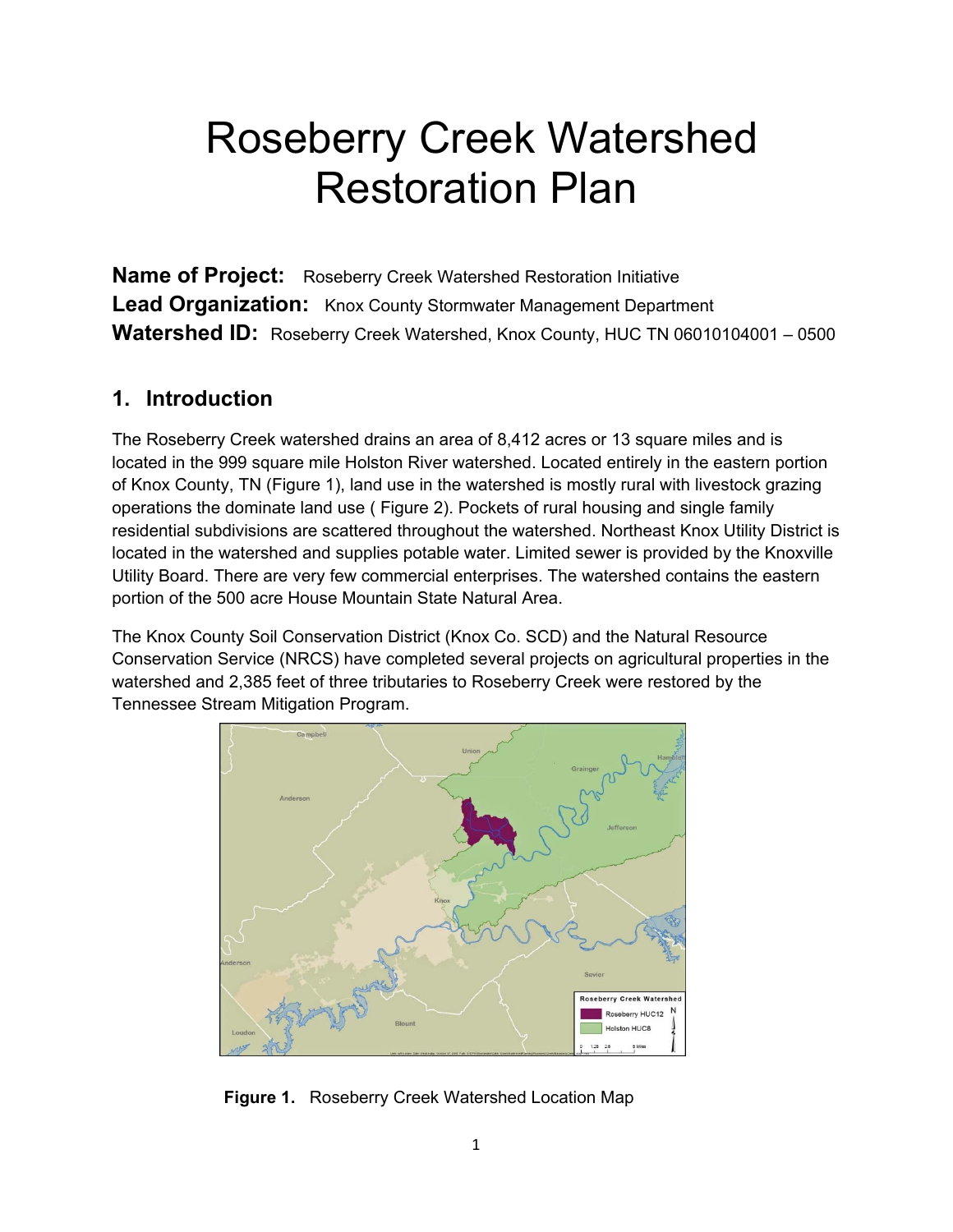

**Figure 2.** Roseberry Creek Watershed Land Use

## **2.0**. **Sources and Causes of Pollutants and Impairments**

All 19.92 miles of Roseberry Creek are listed in the draft 2014 303(d) list ( Table 1). The primary pollutant of concern is *Escherichia coli* (*E. coli).* Sources of *E. coli* impairments identified by Tennessee Department of Environment and Conservation (TDEC) are poor agricultural practices (i.e., pasture grazing) and failing septic systems. There are limited areas of sanitary sewer in the Roseberry Creek Watershed. Figure 2 shows agricultural lands and the areas that have sanitary sewer access. All impairments described by TDEC are from non-point sources. There are no permitted point source discharges in this watershed.

This plan will address the reduction of *E. coli* from the non-point sources identified by TDEC. Reductions in pollutant loading will be achieved by implementing best management practices (BMPs) on agricultural lands and addressing failing septic systems by connecting those failed systems to existing sewer lines or by repairing them according to Knox County's Health Department specifications.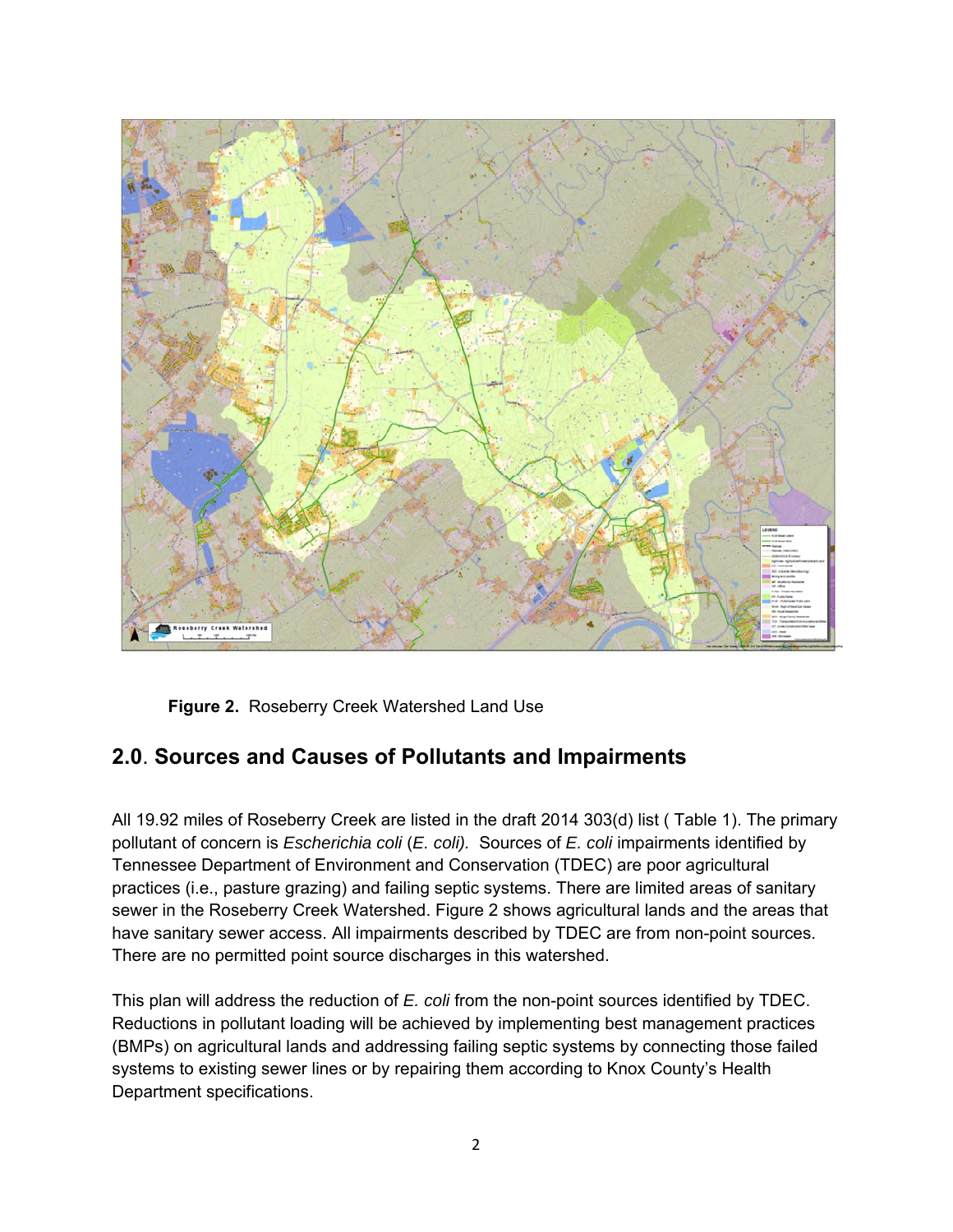| Table 1. TDEC 2014 303d Waterbody Status |  |  |  |  |
|------------------------------------------|--|--|--|--|
|------------------------------------------|--|--|--|--|

| <b>Waterbody ID</b>      | Impacted<br>Waterbody            | County | <b>Miles/Acres</b><br><b>Impaired</b> | Cause/TMDL<br><b>Priority</b> | <b>Pollutant</b><br><b>Source</b>  | <b>Comments</b>                                                                                         |
|--------------------------|----------------------------------|--------|---------------------------------------|-------------------------------|------------------------------------|---------------------------------------------------------------------------------------------------------|
| TN06010104001<br>$-0500$ | <b>ROSEBERRY</b><br><b>CREEK</b> | Knox   | 20.0                                  | Escherichia<br>coli NA        | Pasture<br>Grazing<br>Septic Tanks | Category 5.<br><b>EPA</b><br>approved a<br>pathogen<br>TMDL that<br>addresses<br>the known<br>pollutant |

Data from TDEC's most recent collection efforts show that levels of *E.coli* are still above the state standard of 126 colony forming units per 100 ml as a geometric mean based on a minimum of 5 samples collected within a 30 day period. TDEC only has one sample site in the Roseberry Creek Watershed. It is located 0.6 miles from the Holston River at the bridge on Mascot Road. 5-in-30 samples were last collected in the summer of 2014. The sample point and impaired stream segments are shown in Figure 3. The sample data are shown in Table 2.



**Figure 3.** Impaired stream segments and sample site location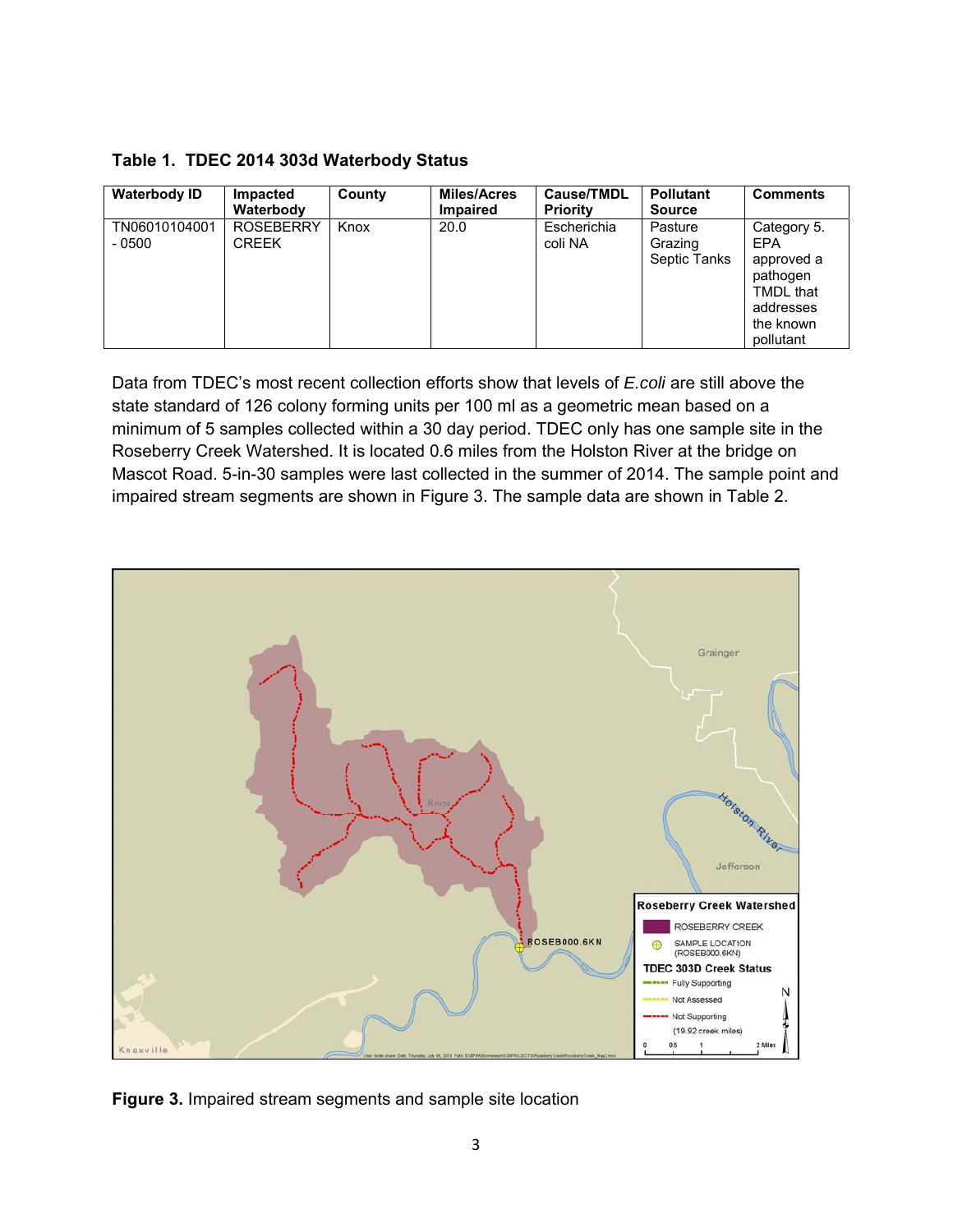#### **Table 2.** TDEC 2014 *E.coli* Data

| 2014 TDEC Roseberry Creek E.coli Data for the Roseberry Creek Watershed |                                                                                             |           |           |                         |                                |                                 |  |  |  |  |
|-------------------------------------------------------------------------|---------------------------------------------------------------------------------------------|-----------|-----------|-------------------------|--------------------------------|---------------------------------|--|--|--|--|
| Location                                                                | E.coli<br>E.coli<br>E.coli<br>CFU/<br>CFU/<br>CFU/<br><b>100mL</b><br>100mL<br><b>100mL</b> |           |           | E.coli<br>CFU/<br>100mL | E.coli<br>CFU/<br><b>100mL</b> | <b>Geometric</b><br><b>Mean</b> |  |  |  |  |
|                                                                         | 8/4/2014                                                                                    | 8/13/2014 | 8/18/2014 | 8/25/2014               | 8/27/2014                      |                                 |  |  |  |  |
| ROSEB000.6KN                                                            | 248                                                                                         | 225       | 548       | 276                     | 276                            | 297.5                           |  |  |  |  |

Recent data from TDEC indicates that *E.coli* levels are above state water quality standards in Roseberry Creek. In order to meet water quality standards the current geomean of five individual samples in 30 days must be below 126 CFU/100mL and the ROSEB000.6KN sampling location shows a 2014 geomean of 297.5. Biological surveys conducted by the Knox Co. SCD in 2014 for the Flat Creek Watershed indicate that one of the major sources of the pollutant to be pasture grazing. Flat Creek is adjacent to Roseberry Creek with similar land use. Most livestock operations allow access to the creek and over grazing is common. The combination of this sparse pasture vegetation along with minimal riparian buffers greatly increases its *E.coli* loading.

About 55% percent of the land area, or approximately 4,400 acres, in the Roseberry Creek Watershed is in parcels designated as agricultural. Pasture on these agricultural parcels is between 2,000 and 2,500 acres based on aerial imagery and ground-truthing surveys. The majority of these pastures are in need of improvements such as updated grazing practices, creating riparian buffers, excluding livestock from creek access and providing alternative watering sources.

In addition to livestock, a preliminary assumption can be made that that failing septic systems are a source of *E.coli* in the watershed. According to estimates provided in the Holston River Watershed Total Maximum Daily Load (TMDL) study, 45% of Knox County residences are on septic systems. Within the Roseberry Creek Watershed most properties lack sewer access as shown in Figure 4. A desktop analysis has identified 1,147 properties in Roseberry Creek as not having access to sewer. From experience in other watersheds of a similar socioeconomic demographic, it is likely that many of these systems are in need of repair or replacement.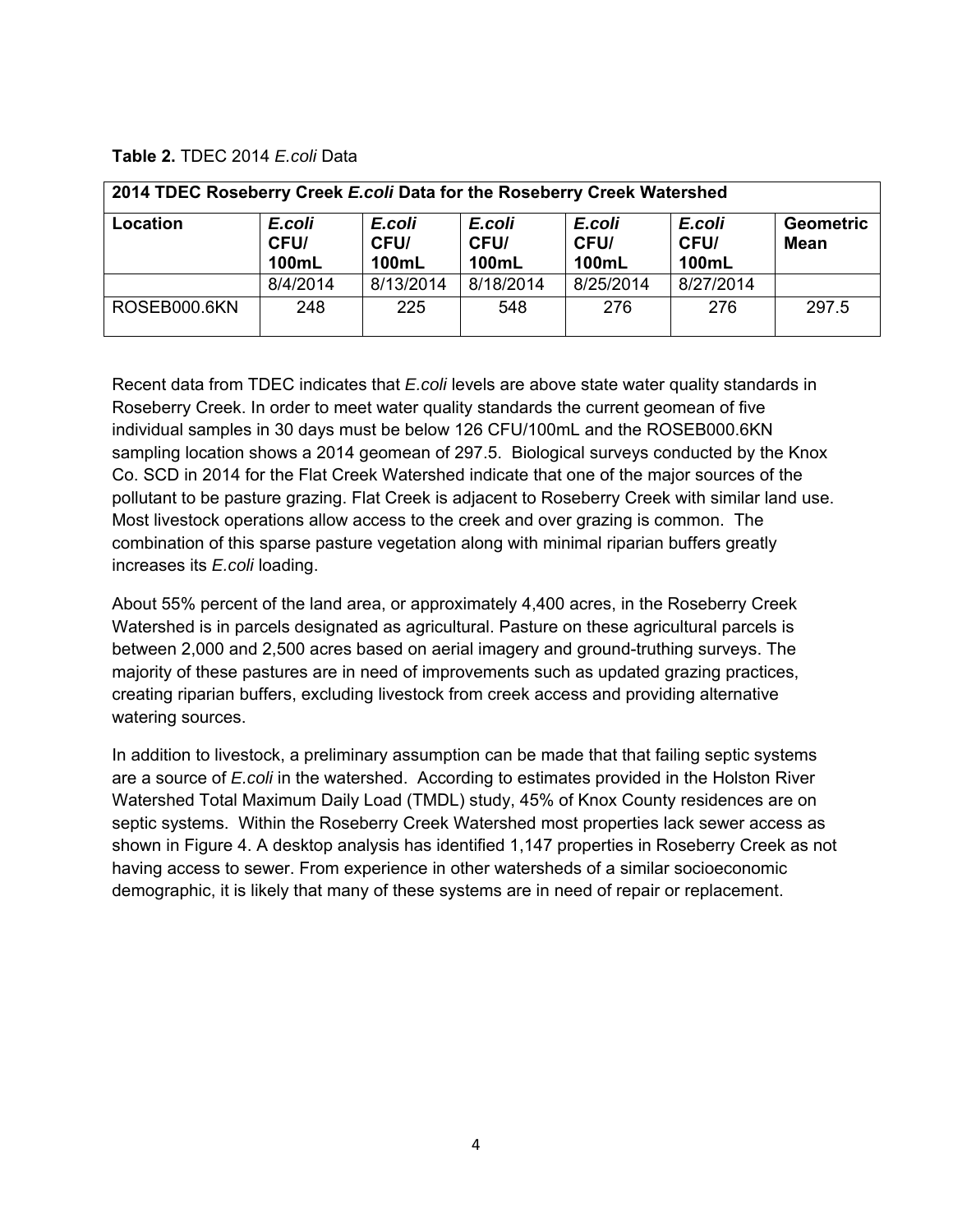

**Figure 4.** Agricultural lands and sewer

## **2.0 Holston River Watershed TMDL**

A TMDL study was approved for the Holston River Watershed in 2008 and provides estimates of the load reduction in Roseberry Creek needed to meet water quality standards. Load duration curves were used to calculate target *E.coli* load reductions. The TMDL recommends the *E.coli* load to be reduced to 10% below the state standard or a geometric mean of 113 CFU/100 ml or an Instantaneous Maximum of 847 CFU/100 ml. The TMDL breaks the daily load reduction needs into four categories: High Flows, Moist Conditions, Mid-Range Flows, and Low Flows. Based on 2004 data Roseberry Creek needs reductions of 7.0% to meet the Margin of Safety (MOS) standards during Mid-Range Flows for daily loading. No other reductions are needed during other flow regimes based on daily loading, however, a reduction of 75% in *E.coli* loading is needed to meet the TMDL target MOS 30 day geometric mean. This data is shown here in Tables 3 and 4 (Source: Holston River Watershed TMDL 2008).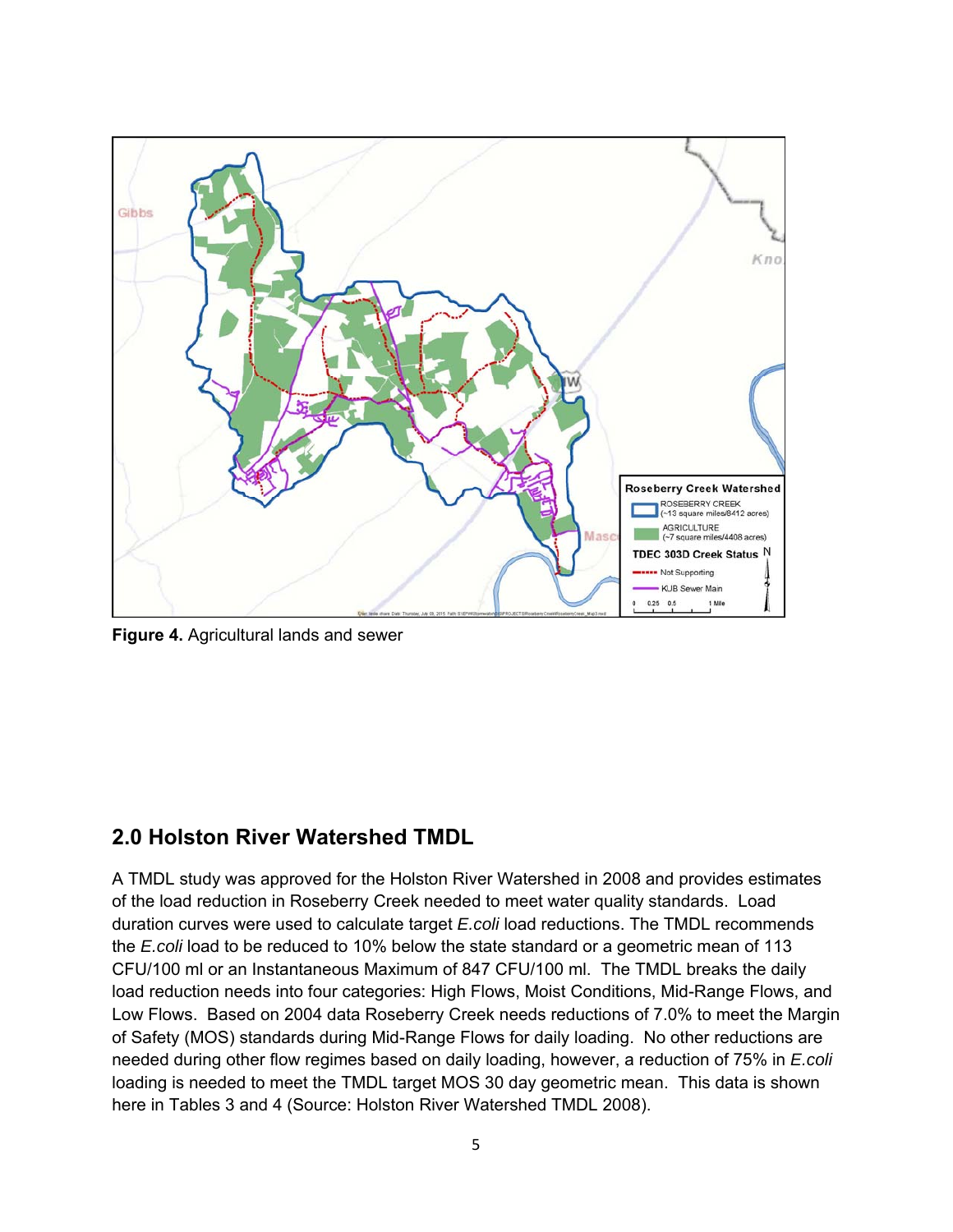| Sample  | Flow         | Flow  | <b>PDFE</b> | Concentration | Load         | % Reduction to | Average of | % Reduction to |
|---------|--------------|-------|-------------|---------------|--------------|----------------|------------|----------------|
| Date    | Regime       |       |             |               |              | meet TMDL      | Load       | TMDL - MOS     |
|         |              | (cfs) | (%)         | (CFU/100ml)   | (CFU/Day)    | (%)            | Reductions |                |
| 5/26/04 | High         | 71.08 | 4.4%        | 727           | 1.26E+12     | <b>NR</b>      | <b>NR</b>  | <b>NR</b>      |
|         | <b>Flows</b> |       |             |               |              |                |            |                |
| 7/29/04 |              | 20.23 | 16.7%       | 548           | $2.71E+11$   | NR.            |            |                |
| 6/29/04 | Moist        | 16.70 | 20.8%       | 365           | 1.49E+11     | <b>NR</b>      |            |                |
| 8/3/04  | Conditions   | 12.51 | 27.8%       | 291           | $8.91E+10$   | NR.            |            |                |
| 9/22/04 |              | 9.36  | 35.5%       | 548           | 1.26E+11     | NR.            | <b>NR</b>  | <b>NR</b>      |
| 7/20/04 |              | 4.98  | 54.6%       | 276           | $3.36E+10$   | NR.            |            |                |
| 8/11/04 | Mid          | 4.71  | 55.8%       | 330           | $3.87E+10$   | <b>NR</b>      |            |                |
| 10/1/04 | Range        | 4.41  | 58.4%       | 517           | $5.58E+10$   | NR.            |            |                |
| 8/17/04 | <b>Flows</b> | 3.89  | 62.2%       | 1300          | $1.24E + 11$ | 27.6           |            |                |
| 10/7/04 |              | 3.67  | 63.9%       | 285           | $2.56E+10$   | NR.            | 5.5        | 7.0            |

**Table 3.** Calculated Load Reduction Based on Daily Loading - Roseberry Creek

PDFE – Percent of Days Flow Exceeded

NR - No Reduction Required

|  |  |  |  |  | <b>Table 4. Calculated Load Reduction Based on Geomean Data - Roseberry Creek</b> |
|--|--|--|--|--|-----------------------------------------------------------------------------------|
|--|--|--|--|--|-----------------------------------------------------------------------------------|

| Sample Date | Flow  | <b>PDFE</b> | Concentration | Geometric Mean | Calculated Reduction |                 |
|-------------|-------|-------------|---------------|----------------|----------------------|-----------------|
|             | (cfs) | (%)         | (CFU/100ml)   | (CFU/100ml)    | To Target GM         | To Target - MOS |
|             |       |             |               |                | (126 CFU/100ml)      | (113CFU/100ml)  |
| 7/20/04     | 4.98  | 54.6%       | 276           |                |                      |                 |
| 7/29/04     | 20.23 | 16.7%       | 548           |                |                      |                 |
| 8/3/04      | 12.51 | 27.8%       | 291           |                |                      |                 |
| 8/11/04     | 4.79  | 55.8%       | 330           |                |                      |                 |
| 8/17/04     | 3.89  | 62.2%       | 1300          | 452.07         | 72.1                 | 75              |

Note: Geometric Mean is calculated whenever 5 or more samples are collected over a period of not more than 30 consecutive days.

## **3.0 Estimate of Load Reductions Expected From Management Measures**

The goal of this plan is to reduce the levels of *E.coli* in Roseberry Creek to a degree that it can be removed in its entirety from TDEC's 303d list. Implementing the BMP's recommended in its first phase will significantly reduce the inputs of *E.coli* from pasture and septic sources. Prior to BMP implementation, a 5 in 30 geometric mean analysis will be conducted to determine which sub-basins of Roseberry Creek contain the highest concentrations of *E. coli.* Management practices for agriculture and septic systems will then be implemented simultaneously focusing on the sub-basins with the highest concentrations of *E. coli*. The Knox Co. SCD and NRCS will work to place agricultural BMPs on identified properties focusing on livestock exclusion fencing, watering systems, and pasture management. Knox Co. Stormwater will partner with the Knox Co. Health Department to identify and fix failing septic systems. After three years of BMP implementation, Stormwater staff will conduct a 5-in-30 geometric mean analysis at the TDEC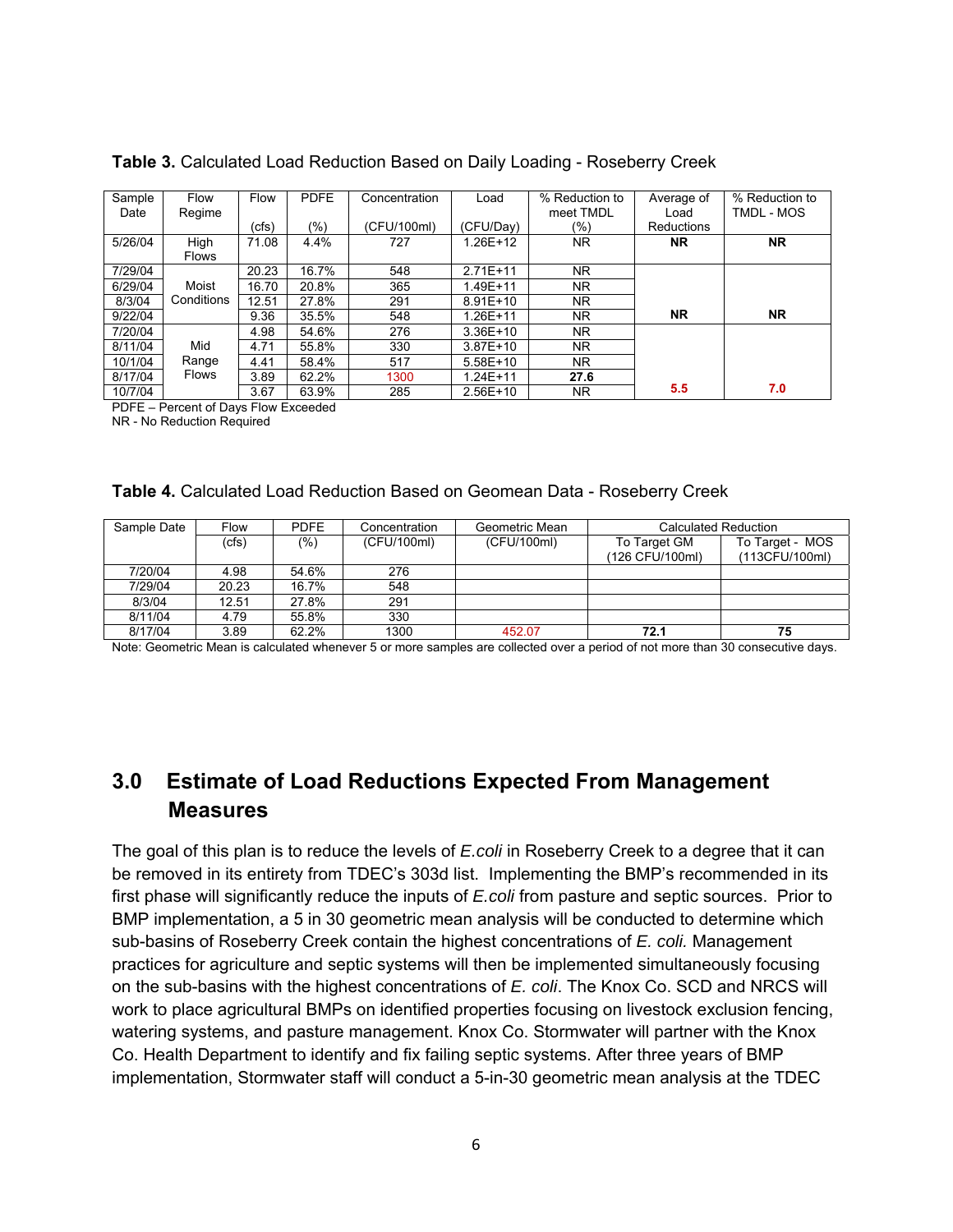sample site on Mascot Road for comparison with 2014 results. The plan will then be adapted to reflect the results.

Although the Roseberry Creek Watershed is on the 303(d) list only for *E. coli*, the BMPs necessary to reduce *E. coli* will also reduce other pollutants of concern; primarily phosphorus, nitrogen, and sediment. The BMPs necessary to reach *E. coli* targets were modeled using EPA's STEP-L model show that annual load reductions can be reduced by 23,764 lbs. for nitrogen, 2,216 lbs. for phosphorus, and 440 tons for sediment. The modeled results are shown in table 5.

| Practice                 | Amount         |   | <b>N</b> Reduction Factor      | $=$ lbs N/year |
|--------------------------|----------------|---|--------------------------------|----------------|
|                          |                |   |                                |                |
| Riparian Buffer          | 26,136 ft.     | χ | 0.28                           | 7,318.08       |
| <b>Exclusion Fencing</b> | 28,000 ft.     | χ | 0.11                           | 3,080.00       |
| <b>Cross Fencing</b>     | 12,000 ft.     | x | 0.25                           | 3,000.00       |
| <b>Watering Facility</b> | 12             | x | 70.23                          | 842.76         |
| Pipeline                 | 12,500 ft      | χ | 0.13                           | 1,625.00       |
| Heavy Use Area           | 36,000 sq. ft. | χ | 0.09                           | 3,240.00       |
| <b>Stream Crossing</b>   | 3              | χ | 160.98                         | 482.94         |
| Septic System Repair     | 35             | X | 119.28                         | 4,174.80       |
|                          |                |   | Expected Reduction in N load = | 23,763.58      |
|                          |                |   |                                |                |

**Table 5:** Nitrogen, Phosphorus, and Sediment load reductions

Practice *Amount* Amount  **Example 20** P Reduction Factor *n* = lbs P/year

| <b>Riparian Buffer</b>   | 26,136 ft.     |   | 0.02                           | 522.72   |
|--------------------------|----------------|---|--------------------------------|----------|
| <b>Exclusion Fencing</b> | 28,000 ft.     |   | 0.01                           | 280.00   |
| <b>Cross Fencing</b>     | 12,000 ft.     | χ | 0.02                           | 240.00   |
| <b>Watering Facility</b> | 12             | χ | 5.88                           | 70.56    |
| Pipeline                 | 12,500 ft      |   | 0.02                           | 250.00   |
| Heavy Use Area           | 36,000 sq. ft. |   | 0.01                           | 360.00   |
| <b>Stream Crossing</b>   | 3              |   | 17.425                         | 52.28    |
| Septic System Repair     | 35             |   | 12.58                          | 440.30   |
|                          |                |   | Expected Reduction in P load = | 2,215.86 |
|                          |                |   |                                |          |

|                          |            |        | <b>Sediment</b>         | $=$ Tons        |
|--------------------------|------------|--------|-------------------------|-----------------|
| <b>Practice</b>          |            | Amount | <b>Reduction Factor</b> | Sediment / Year |
| Riparian Buffer          | 26,136 ft. |        | 0.002                   | 52.27           |
| <b>Exclusion Fencing</b> | 28,000 ft. |        | 0.001                   | 28.00           |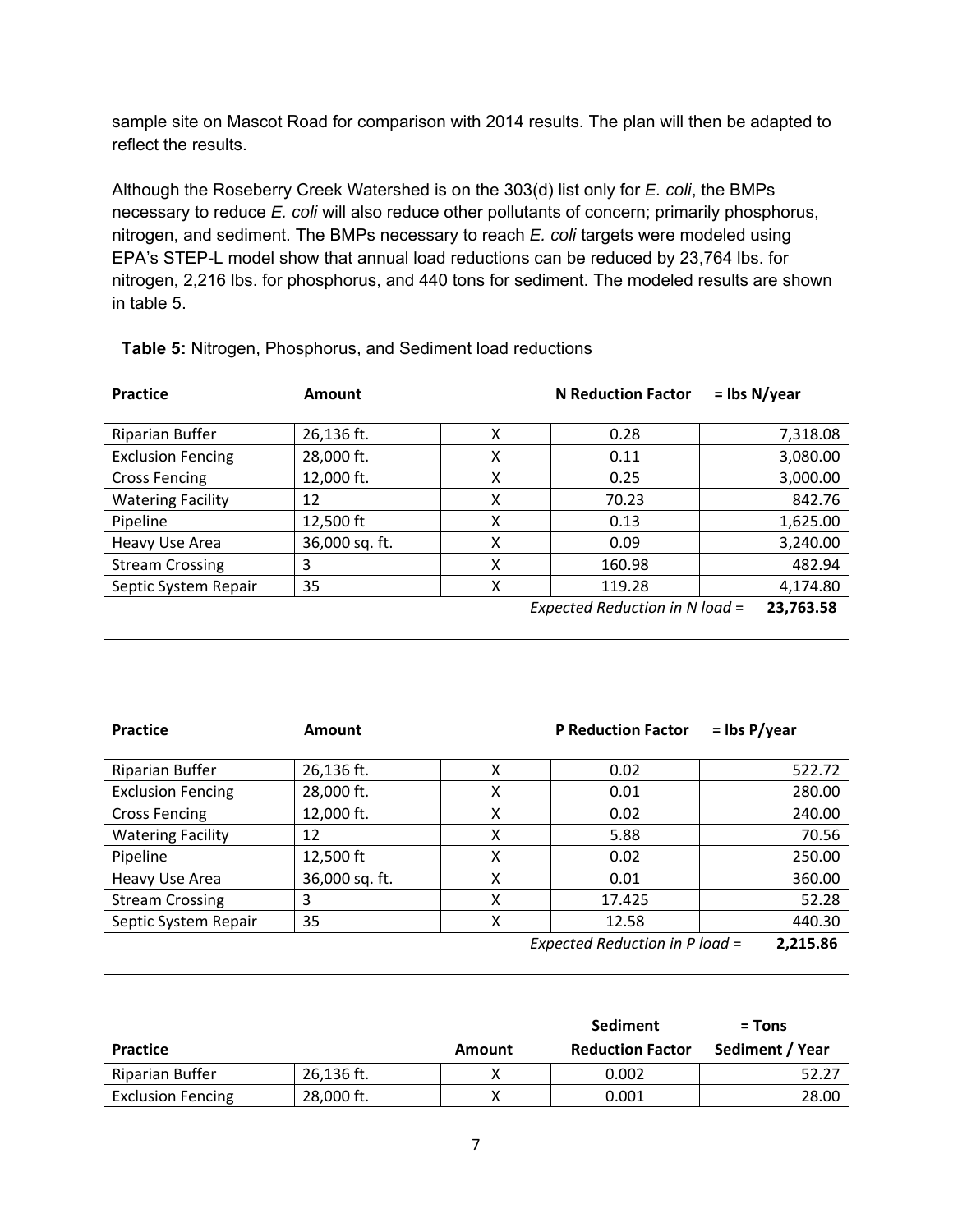| <b>Cross Fencing</b>                            | 12,000 ft.     |  | 0.006 | 72.00  |  |  |  |  |
|-------------------------------------------------|----------------|--|-------|--------|--|--|--|--|
| <b>Watering Facility</b>                        | 12             |  | 0.004 | .05    |  |  |  |  |
| Pipeline                                        | 12,500 ft      |  | 0.006 | 75.00  |  |  |  |  |
| Heavy Use Area                                  | 36,000 sq. ft. |  | 0.002 | 72.00  |  |  |  |  |
| <b>Stream Crossing</b>                          | 3              |  | 5.375 | 16.13  |  |  |  |  |
| Septic System Repair                            | 35             |  | 3.564 | 124.74 |  |  |  |  |
| 440.19<br>Expected Reduction in sediment load = |                |  |       |        |  |  |  |  |
|                                                 |                |  |       |        |  |  |  |  |

## **4.0 BMP List, Educational Activities, and Budget**

The focus of this project plan is to install agricultural BMPs and repair failing septic systems in the Roseberry Creek Watershed. Applied agricultural practices will include changing land management to promote infiltration of storm water; excluding livestock from creeks or controlling access; and creating riparian and other zones to filter runoff. Each farm that participates in the project will be assessed individually, to determine the BMPs that will best help to protect the natural resources both on and downstream of the farm while protecting the sustainability of the farming operation and the land. The Knox County SCD and NRCS will interface with landowners and install BMPs on properties following NRCS and Knox County SCD standards and specifications to insure maximum impact. Where appropriate the agricultural operation will install some or all of the following practices: riparian forest buffers, exclusion/access control fencing, prescribed rotational grazing plan, cross fencing (to allow rotational grazing and improve pasture quality and infiltration), alternate watering systems, stream crossings, heavy use areas (for watering and/or feeding), and pipeline for alternate watering systems.

Failed septic systems will be identified through a ground-truthing process and by complaints submitted to the Health Department. Knox County Environmental Specialists will inspect systems, develop plans for repair, provide installation oversight, and conduct final inspections. Homeowners with failed systems may have to replace septic tanks, and/or drain field lines. All work will be performed by Health Department approved contractors.

The Roseberry Creek Restoration Initiative will prioritize projects that are expected to have the highest benefit in terms of reducing *E.coli* loading to impacted creeks and waterways.

## **4.1 BMP List and Budget**

Table 6 below shows the specific quantity of BMPs necessary to make a significant impact in water quality. The cost of each BMP is based on NRCS's 2014 state average cost list.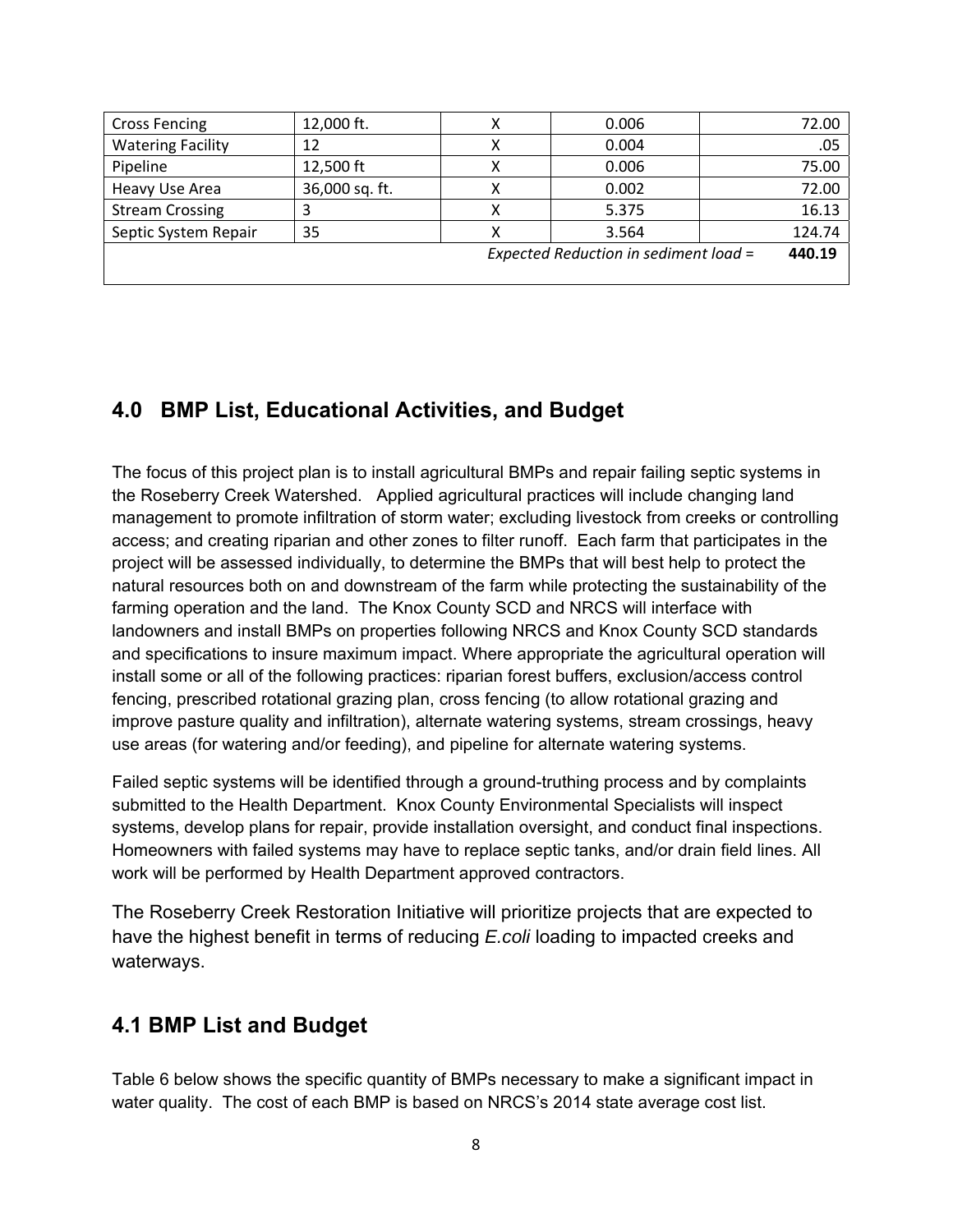#### **Table 6.** Budget

| <b>Best Management Practices and</b><br><b>Community Outreach</b> | Quantity                          | Cost                        | <b>Unit</b> | <b>Budget</b><br><b>Estimate</b> |  |  |  |
|-------------------------------------------------------------------|-----------------------------------|-----------------------------|-------------|----------------------------------|--|--|--|
| <b>Agricultural and Residential BMPs</b>                          |                                   |                             |             |                                  |  |  |  |
| <b>Riparian Forest Buffer</b>                                     | 21                                | \$816.65                    | Ac          | \$17,150                         |  |  |  |
| <b>Access Control/Livestock Exclusion</b>                         |                                   |                             |             |                                  |  |  |  |
| Fencing                                                           | 28,000                            | \$2.41                      | Ft          | \$67,480                         |  |  |  |
| <b>Cross Fencing for Rotational Grazing</b>                       | 12,000                            | \$1.77                      | Ft          | \$21,240                         |  |  |  |
| <b>Tanks for Watering Facilities</b>                              | 12 <sup>2</sup>                   | \$1,280.00                  | Ea          | \$15,360                         |  |  |  |
| Heavy Use Area for Watering Facilities                            | 12 <sub>2</sub>                   | \$1,470.00                  | Ea          | \$17,670                         |  |  |  |
| <b>Pipeline for Watering Facilities</b>                           | 12,500                            | \$2.30                      | Ft          | \$28,750                         |  |  |  |
| <b>Heavy Use Area Feeding Pads</b>                                | 3                                 | \$2,608.00                  | Ea          | \$7,824                          |  |  |  |
| <b>Stream Crossings</b>                                           | 3                                 | \$6,298.00                  | Ea          | 18,894                           |  |  |  |
| Septic System Repairs                                             | 35                                | \$5,000.00                  | Ea          | 175,000                          |  |  |  |
| <b>Community Engagement</b>                                       |                                   |                             |             |                                  |  |  |  |
| <b>Farmer's Breakfasts</b>                                        | 4                                 | \$750.00                    | Ea          | \$3,000                          |  |  |  |
| Farm Field Days                                                   | $\overline{2}$                    | \$2,500.00                  | Ea          | \$5,000                          |  |  |  |
| Marketing                                                         | Mailings, Signs, Septic Awareness |                             |             |                                  |  |  |  |
|                                                                   |                                   | Events, misc.               |             |                                  |  |  |  |
|                                                                   |                                   | <b>Total Project Budget</b> |             | \$402,368                        |  |  |  |

#### **4.2 Community Engagement**

Community engagement is vital to the successful implementation of the Roseberry Creek Watershed Initiative. To effectively plan community engagement activities it is essential to have an understanding of the watershed's social infrastructure including key institutions (e.g., schools, libraries, senior centers), social organizations and networks, community leaders and community events. This information will be obtained for the Roseberry Creek Watershed and integrated into its community engagement activities. These activities are divided into two categories: one is "general watershed awareness/education" aimed at the population-at-large within the watershed and the other is "targeted outreach" with activities that have a narrower purpose/message and are directed at a specific subpopulation.

"General Awareness/Education" activities include:

- Newspaper articles in the local Shopper News discussing problems and solutions to water quality problems in the Roseberry Creek Watershed.
- Creation of a Roseberry Creek Watershed-specific informational display.
- Presentations about Roseberry Creek to community groups and professional organizations.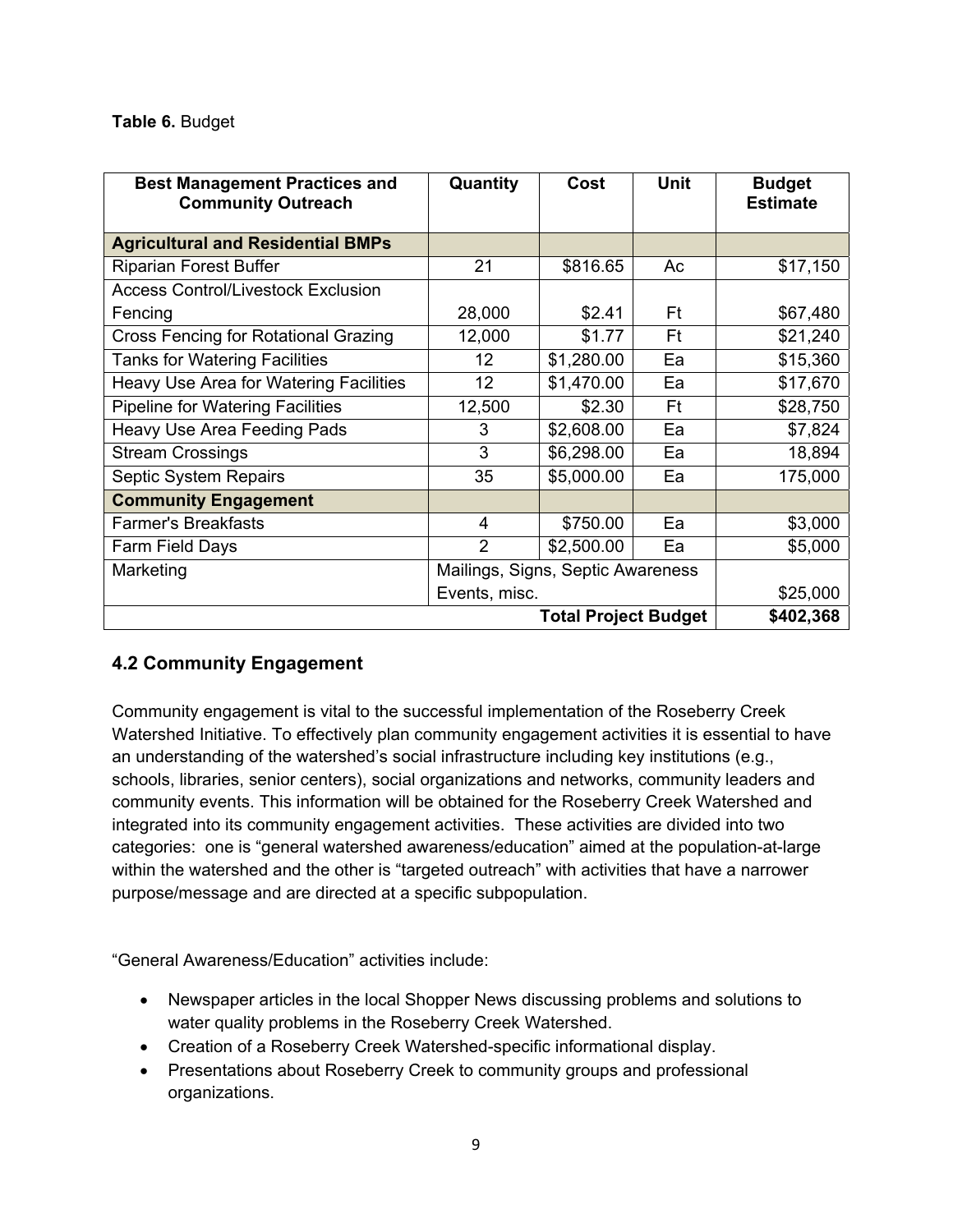- Installation of Roseberry Creek Watershed signs along major thoroughfares and at bridge crossings.
- Installation of BMP interpretive signs on public lands.
- Creation of a Roseberry Creek page on the Knox County Stormwater Management website.

"Targeted Outreach" activities include:

- Participation in select community events.
- "Farmer's Breakfasts" to introduce agricultural operators to the Knox County SCD and NRCS. Breakfasts will include a presentation on a relevant water quality issue and provide information on septic maintenance and repair and NRCS/SCD cost share assistance programs.
- Farm Field Days to discuss and demonstrate BMPs.
- Targeted mailings to farmers offering cost share programs.
- Targeted mailings to homeowners with septic systems. Mailings will include maintenance tips and offer cost share assistance to homes with identified failing septic systems.

The Community Action Committee's seven-member AmeriCorps Water Quality Team under the leadership of Initiative partners will help to conduct community engagement activities.

## **5.0 Project Tasks, Timeline, and Assessment of Progress**

The Roseberry Creek Watershed Initiative will be implemented in three phases over a 10 year period. Phase I will be four years long with the first year focusing on gathering information about the watershed's social infrastructure and monitoring *E. coli* levels. Year 1 will also kick off the community engagement activities with the installation of watershed signs. The following three years of Phase I will include both community engagement activities as well as the application of BMPs. Phases II and III will each be conducted over three years and with their primary focus on restoration. At the end of each of the three phases quantitative geometric mean assessments for *E. coli* will be conducted using TDEC protocol to assess the effectiveness of BMP installations. TDEC has determined impacts stemming from pasture grazing and failing septic systems to be the cause of impairment to Roseberry Creek. Projected tasks under Phase I are as follows, with a timeline of these tasks further delineated in Table 6.

## **5.1 Phase I Tasks**

#### **Task 1. Implement the following Community Engagement activities by the 4th quarter of 2019.**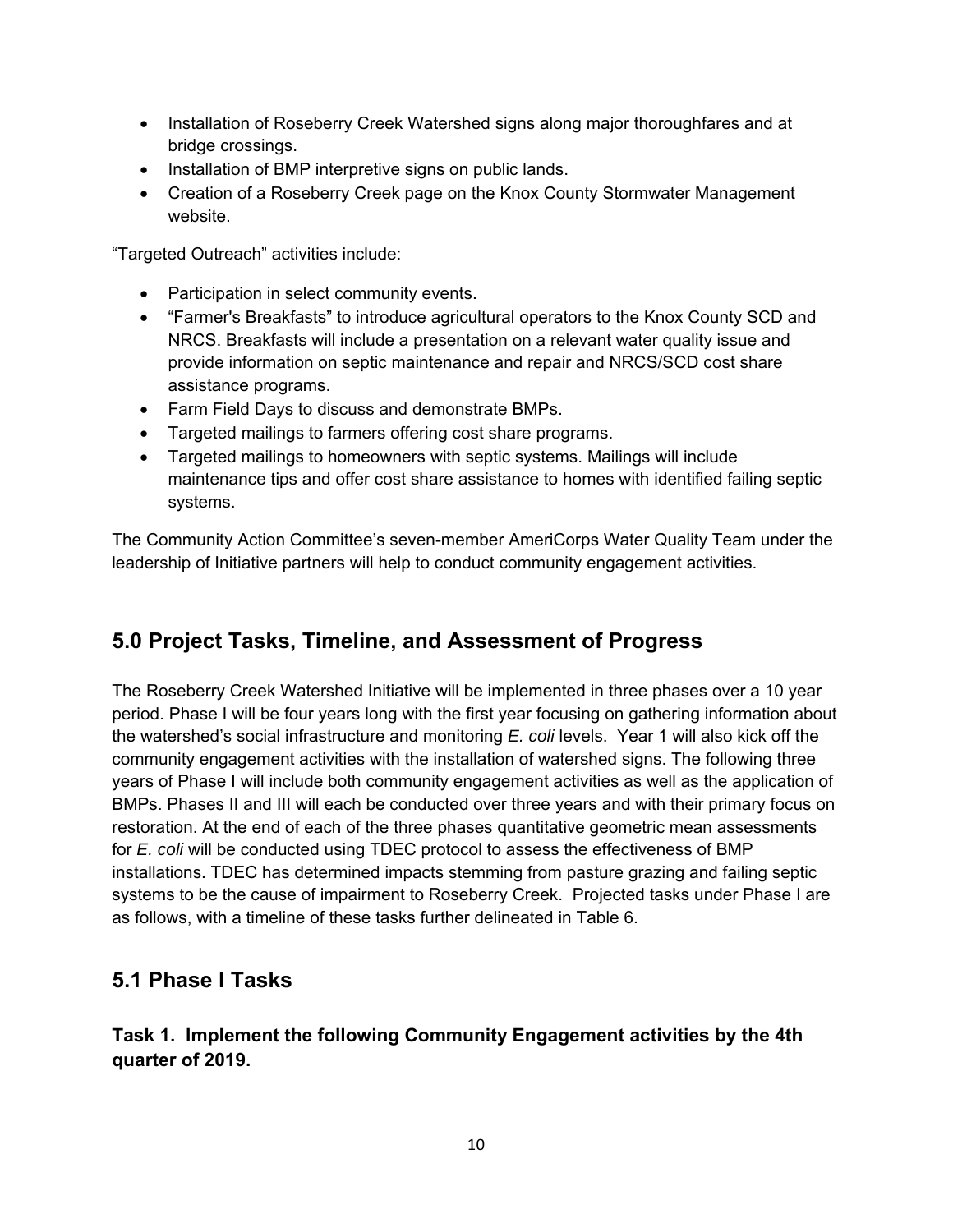Building awareness of the water quality issues in the Roseberry Creek Watershed and how residents can help to solve them is critical to the success of this plan. Initial awareness activities will begin in 2016 and will include installing watershed signs along major thoroughfares and bridge crossings along with the initiation of watershed-focused articles in the Shopper News and other community publications. A community wide "kickoff" meeting will be held in early 2017. Based on an inventory of the social organizations and networks, a succession of presentations over the course of Phase I will be conducted for targeted groups. In 2017, the first Farmer's Breakfasts will be held and in 2018 the first Farm Tour will be conducted. Towards the end of Phase I interpretive signs will be installed at public BMP sites. A Phase I ending community wide celebration will be held in 2019.

#### **Task 2. Implement failed septic system repair program by the 4th quarter of 2019.**

According to the TDEC 2014 draft 303(d) list one of the leading causes of *E. coli* impairment in Roseberry Creek is septic system failure. Historical septic system complaint information from the Knox Co. Health Dept. substantiates this. Knox County Stormwater will provide cost share funds to fix septic systems for 20 homeowners identified as having septic failures by the end of the 4th quarter of 2019. This will be accomplished by partnering with the Health Department to offer assistance to qualified homeowners. Experience in other watersheds has shown that after the initial round of cost shared septic repairs in Roseberry Creek, word of mouth will be sufficient to bring the total up to 20.

#### **Task 3. Implement Ag BMP program by the 4th quarter of 2019**

Pasture grazing has been identified by TDEC as the second cause of *E. coli* impairment to Roseberry Creek. Monitoring conducted by Knox County Stormwater will help identify those parcels contributing *E. coli* through livestock operations. Outreach efforts including mailings, newspaper articles, targeted presentations, and Farmers Breakfasts will inform farm owners of voluntary cost share opportunities. In order to meet water quality goals in Roseberry Creek the following practices will be installed:

- 28,000 feet exclusion fencing
- 12,000 feet cross fencing for rotational grazing
- 12 alternative watering systems
- 3 stream crossings
- 3 heavy use area feeding pads
- 21 acres of riparian buffer

#### **Task 6.0 Monitoring and Evaluation**

Overall progress towards achieving Roseberry Creek Watershed Restoration Initiative goals will be assessed in quarterly Steering Committee meetings starting in 2016 and lasting the duration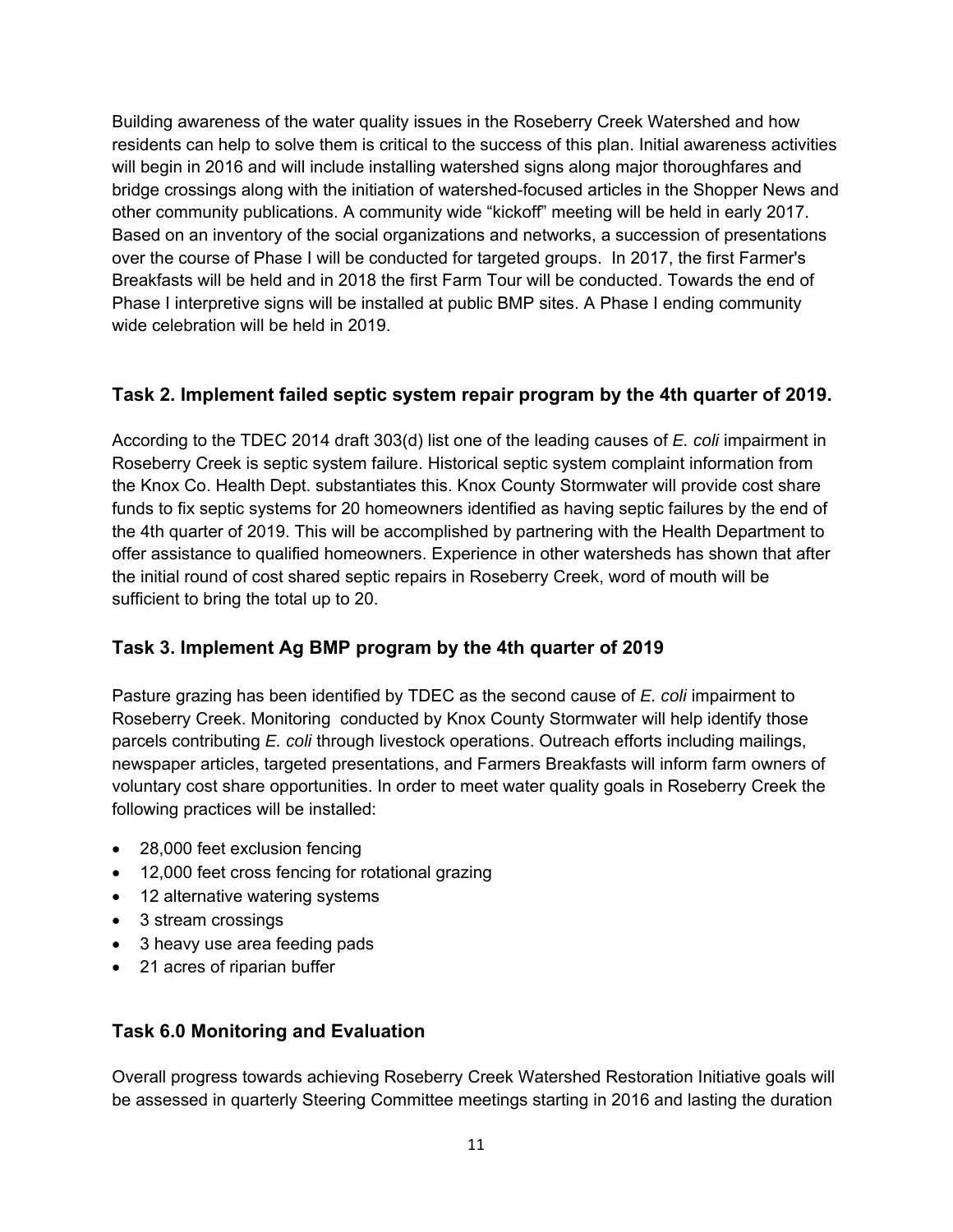of the project. Annual qualitative and quantitative monitoring efforts over Phase I will be undertaken by the AmeriCorp Water Quality Team and the data will be used to assure the project is on track.

At the completion of Phase I in 2019, TDEC's *E. coli* measurements will be compared to baseline data from 2014 and 2016. This analysis will determine if changes need to be made to the *E. coli* reduction strategies for Phase II and III implementation. Phase I milestones including the above BMPs, septic system repairs and education/targeted outreach efforts will be evaluated based on the effectiveness of their execution. The overall project will be considered successful when the *E. coli* loads and concentrations are low enough for Roseberry Creek and its tributaries to be removed from the 303(d) list.

# **5.2 Phase I Timeline**

| <b>Plan Year</b>                                                                                |   | 2016           |                         |         |              | 2017         |              |   | 2018         |                |   | 2019    |   |                |                         |         |
|-------------------------------------------------------------------------------------------------|---|----------------|-------------------------|---------|--------------|--------------|--------------|---|--------------|----------------|---|---------|---|----------------|-------------------------|---------|
| Quarter                                                                                         | 1 | $\overline{2}$ | 3                       | 4       | 1            | $\mathbf{2}$ | 3            | 4 | 1            | $\overline{2}$ | 3 | 4       | 1 | $\overline{2}$ | 3                       | 4       |
| <b>Activity</b>                                                                                 |   |                |                         |         |              |              |              |   |              |                |   |         |   |                |                         |         |
| <b>Community Engagement</b>                                                                     |   |                |                         |         |              |              |              |   |              |                |   |         |   |                |                         |         |
| Assess social infrastructure of<br>watershed (e.g., community<br>organizations, networks)       | X |                |                         |         |              |              |              |   |              |                |   |         |   |                |                         |         |
| Implement outreach: newspaper<br>articles, website, presentations                               | X | X              | X                       | $\sf X$ | $\mathsf{X}$ | $\mathsf{X}$ | $\mathsf{x}$ | X | $\mathsf{X}$ | X              | X | $\sf X$ | X | X              | X                       | $\sf X$ |
| Community wide "kickoff" meeting<br>Install Roseberry Creek Watershed                           |   |                |                         |         | X            |              |              |   |              |                |   |         |   |                |                         |         |
| signs                                                                                           |   |                | X                       | X       |              |              |              |   |              |                |   |         |   |                |                         |         |
| Install Roseberry Creek signs at road<br>crossings                                              |   |                | X                       | X       |              |              |              |   |              |                |   |         |   |                |                         |         |
| <b>Farmer's Breakfasts</b>                                                                      |   |                |                         |         |              |              | X            |   |              |                | X |         |   |                |                         |         |
| <b>Farm Tours</b>                                                                               |   |                |                         |         |              |              |              |   |              | X              |   |         |   |                |                         |         |
| Targeted mailings - septic                                                                      |   |                |                         |         |              |              | $\times$     |   |              |                |   |         |   |                |                         |         |
| Targeted mailings - agriculture                                                                 |   |                |                         |         |              | X            |              |   |              |                |   |         |   |                |                         |         |
| Install BMP signs                                                                               |   |                |                         |         |              |              |              |   |              |                |   |         |   |                | Χ                       |         |
| Community wide celebration                                                                      |   |                |                         |         |              |              |              |   |              |                |   |         |   |                | $\overline{\mathsf{x}}$ |         |
| <b>Septic Repair Program</b>                                                                    |   |                |                         |         |              |              |              |   |              |                |   |         |   |                |                         |         |
| Repair failed septic systems                                                                    |   |                |                         |         |              |              | X            | X | X            | X              | X | X       | X |                |                         |         |
|                                                                                                 |   |                |                         |         |              |              |              |   |              |                |   |         |   |                |                         |         |
| <b>Agriculture BMP Program</b>                                                                  |   |                |                         |         |              |              |              |   |              |                |   |         |   |                |                         |         |
| Implement BMPs on farms                                                                         |   |                |                         |         |              |              | X            | X |              | X              | X | X       |   | Х              | X                       |         |
|                                                                                                 |   |                |                         |         |              |              |              |   |              |                |   |         |   |                |                         |         |
| <b>Monitoring and Evaluation</b>                                                                |   |                |                         |         |              |              |              |   |              |                |   |         |   |                |                         |         |
| Locate sample sites                                                                             |   | X              |                         |         |              |              |              |   |              |                |   |         |   |                |                         |         |
| 5 in 30 Geomean Analysis                                                                        |   |                | $\overline{\mathsf{x}}$ |         |              |              |              |   |              |                |   |         |   |                |                         |         |
| Annual single sample and analysis for<br>E. coli by CAC AmeriCorps Water<br><b>Quality Team</b> |   |                |                         |         |              |              | X            |   |              |                | X |         |   |                | X                       |         |

# **6.0 Criteria to Assess Achievement of Load Reduction Goal**